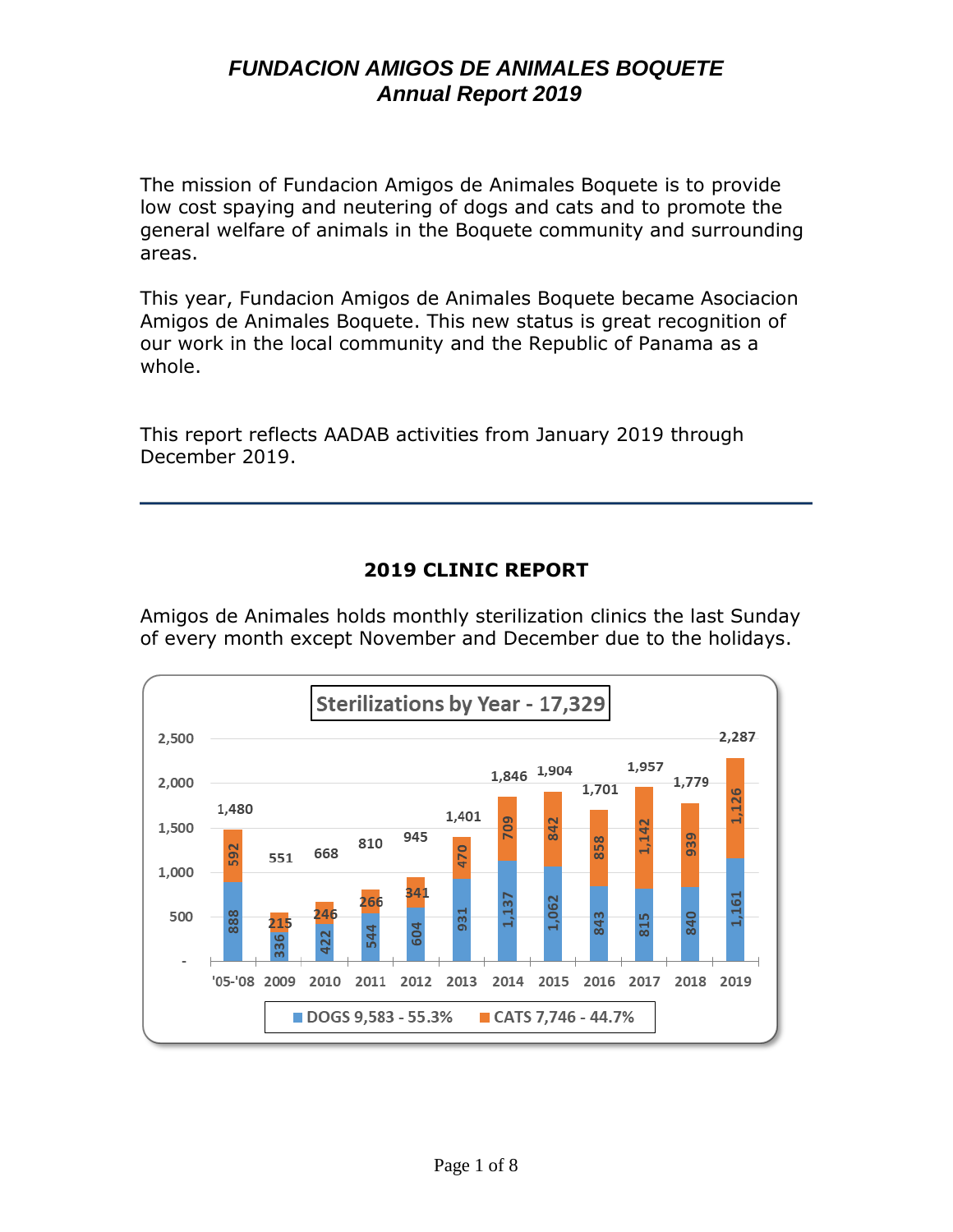

Our numbers at the clinics continue to grow due in large part to our Collectors, who bring in animals from remote areas as well as other animal welfare organizations in Boquete and the surrounding areas.

### **FUNDRAISING**

On September 20, 2018, Cary Trantham, our Treasurer, completed our quest to become a US not-for-profit entity. This allows us to raise funds in the US and our donors are entitled to get a tax deduction from the IRS.

We started a corporation in 2019 called Amigos de Animales, Inc.to allow people in the US to make a donation to Animales through the Wells Fargo Bank in the US bank and receive tax credit. The charts below show money raised in Panama plus the US corporation. Combined you will get a total picture of our fundraising efforts for 2019.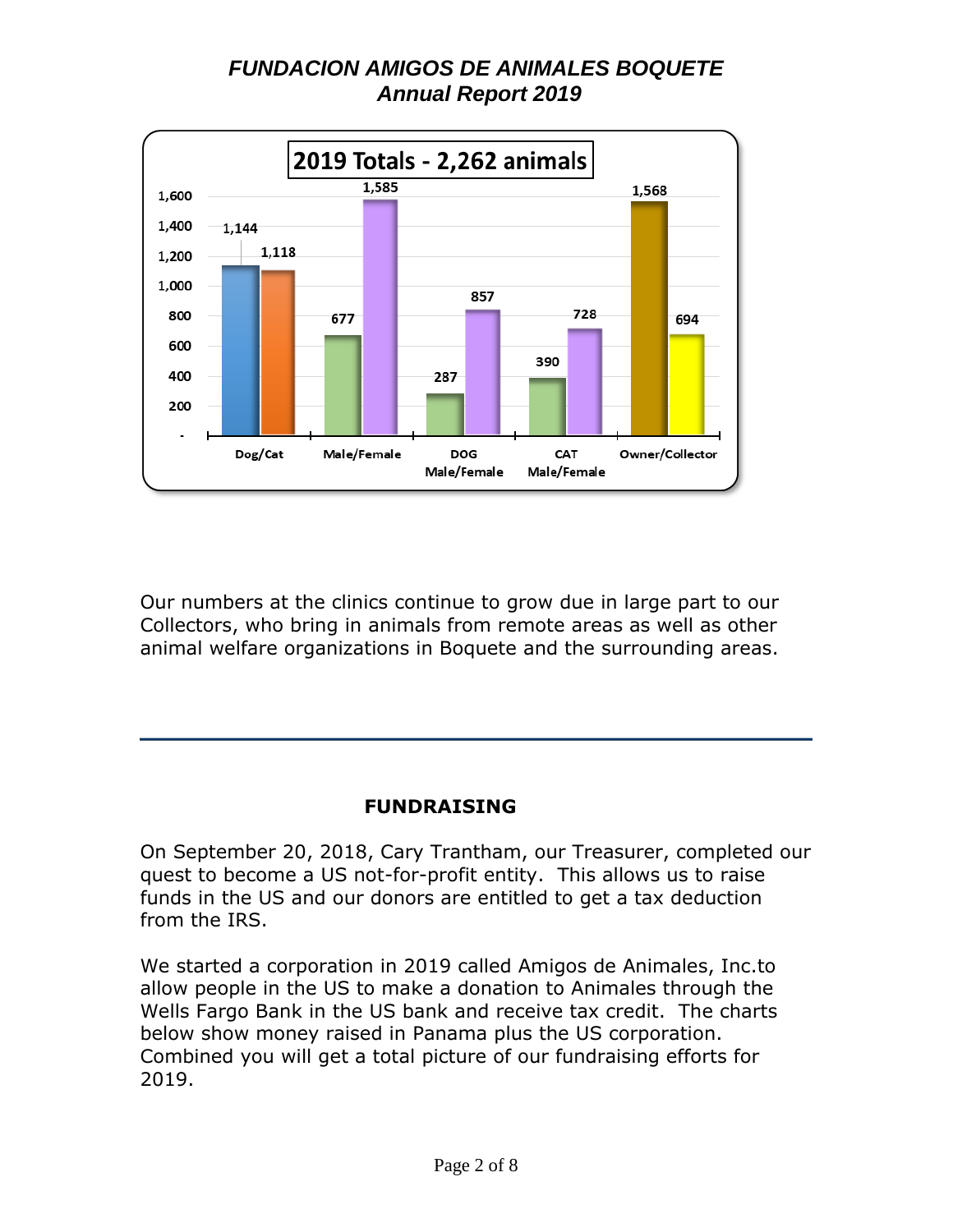



We are increasingly finding that donations are harder to come by, due in part to other charitable organizations going after the same donor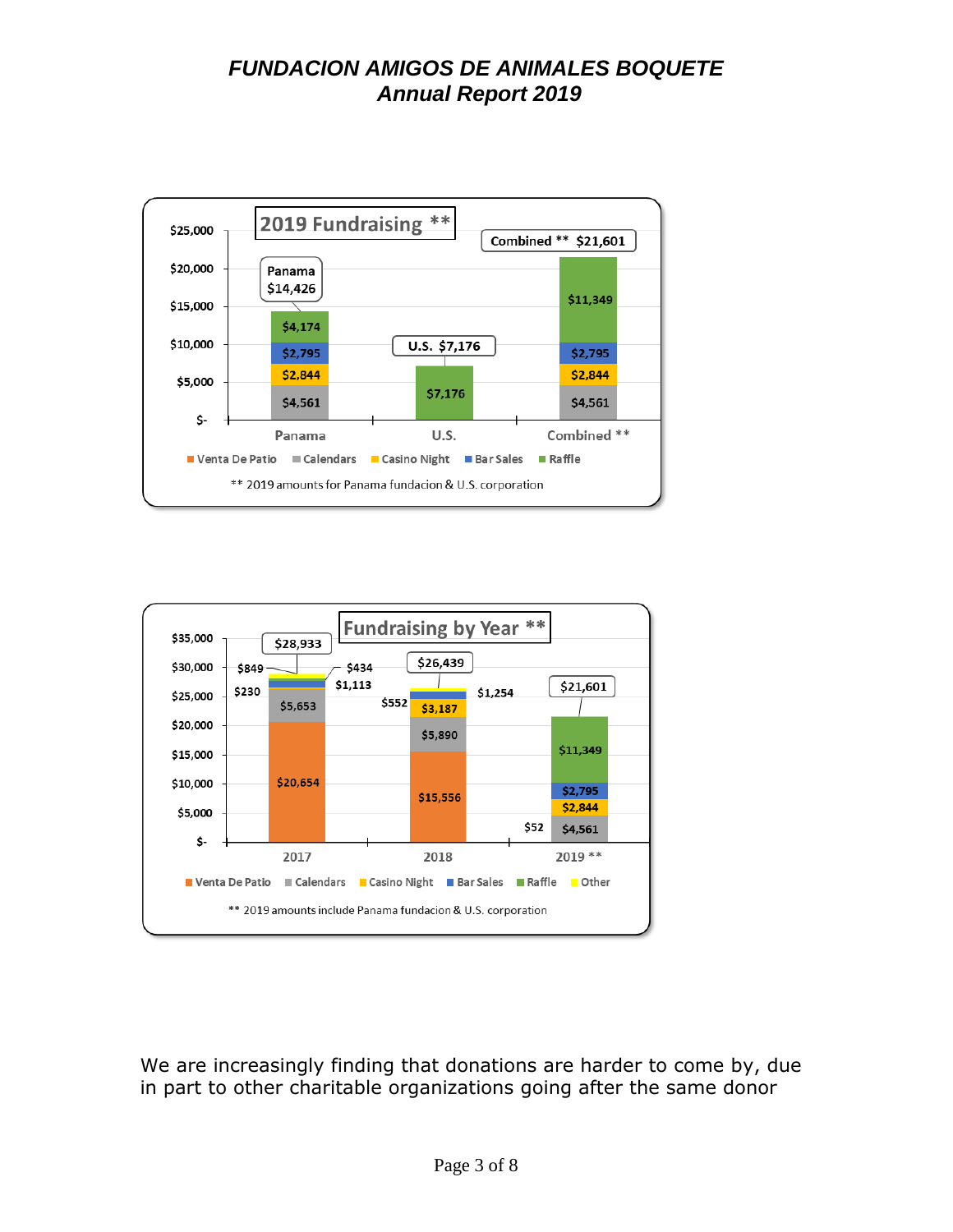money. Consequently, we are trying to be more creative in our fundraising efforts with less events but bigger payoffs.





#### **INCOME**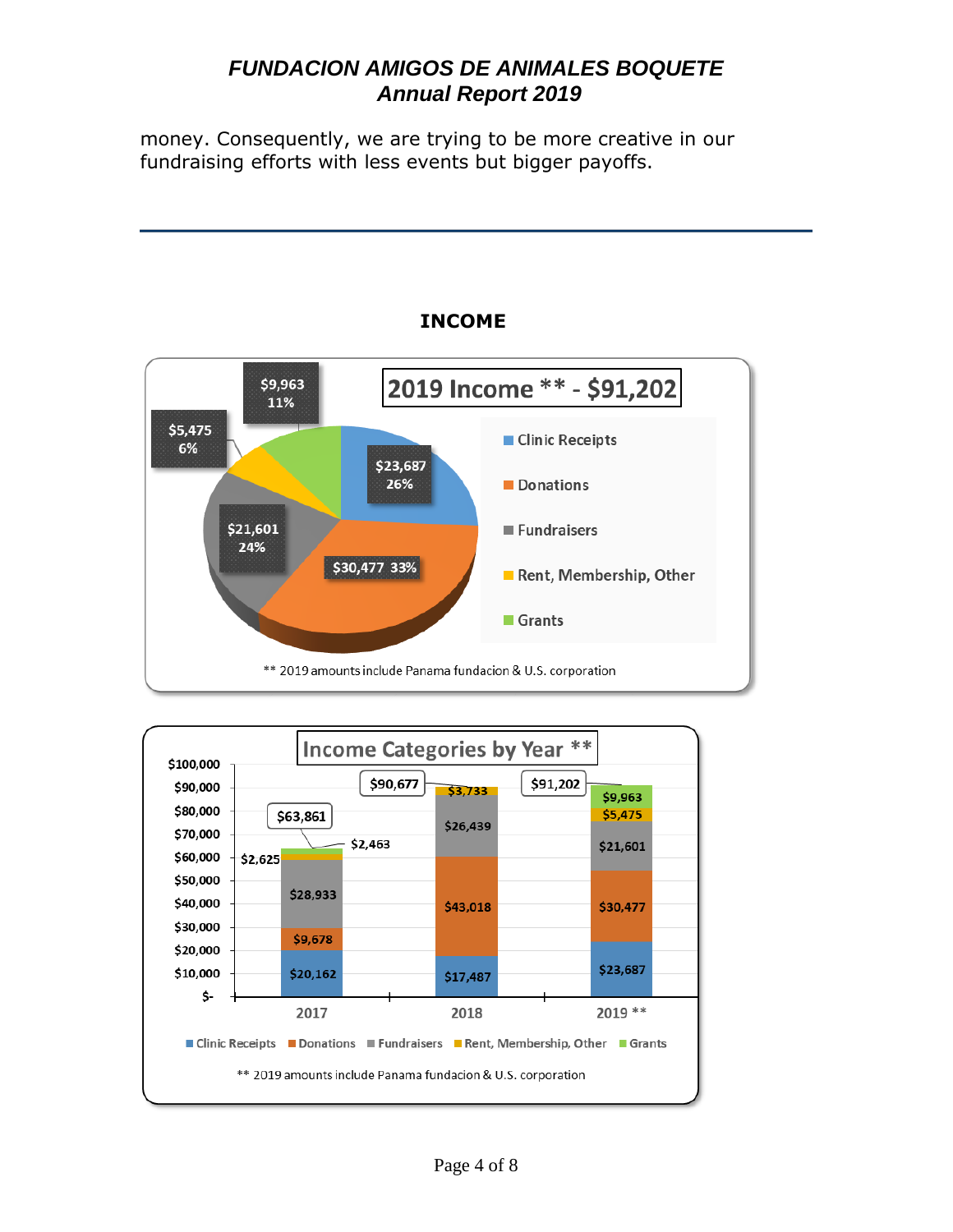### **GRANTS**

One of our former Board members has applied for and received grants to help us fund our clinics. These are from the Summerlee Foundation and the SPCAI. We have used these grants to help subsidize those owners and collectors who cannot afford to pay for our services.



#### **EXPENSES**

Our major expenses are as always clinic related. The vet fees are what we pay at the end of each clinic - \$12 a dog and \$6 a cat. Our medical bills are for the medicines we use at every clinic, including anesthesia and pain medications. We continue to lose money at every clinic and strive to make up that difference through our fundraising efforts.

Other expenses include paying our Appointment Secretary (our only paid employee), all our kitchen food and supplies, legal services, office supplies, laundry, etc. The list of all expenses is itemized in the Financial Report.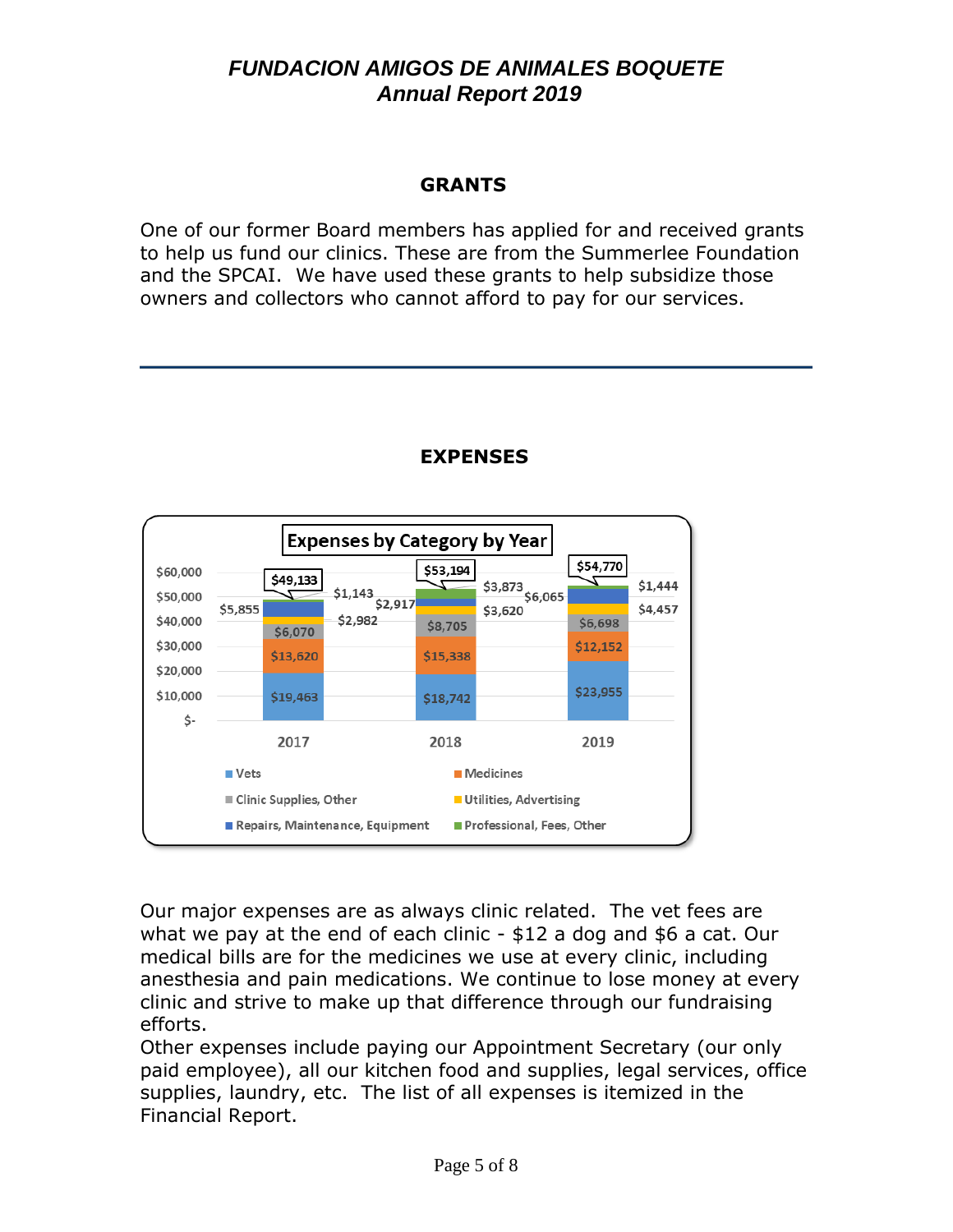### **A Not-for-profit Business**

As you see from the highlights of our Income and Expenses, we are running a good sized business that is staffed entirely by volunteers with the exception of our Appointment Secretary. The numbers you see are large but commensurate with our service to the community. Thanks to our clinics, started in 2005, the community of Boquete and the surrounding areas do not have the packs of starving and sad cats and dogs roaming the streets. The community is cleaner and safer thanks to our clinics.

### **FINANCIALS FOR 2019**

The full Financial Statements for 2019 and Budget for 2020 will be available upon request or on our website.

### **COMMUNITY SERVICES**

Animales participates in many activities sponsored by the Mayor of Boquete and the community and our services have been recognized to be of great value.

We have done **mini-clinics** in the months in which the big clinics are not held to accommodate the immediate needs of some of the local animals.

Thanks to some of our volunteers, **feeding stations** have been set up at various places in town to feed street dogs and feral cats. If needed, they are trapped and brought to our clinics to be sterilized.

We recognize that **education** of the young people of Boquete is the best way to teach the care and feeding of their domestic pets. We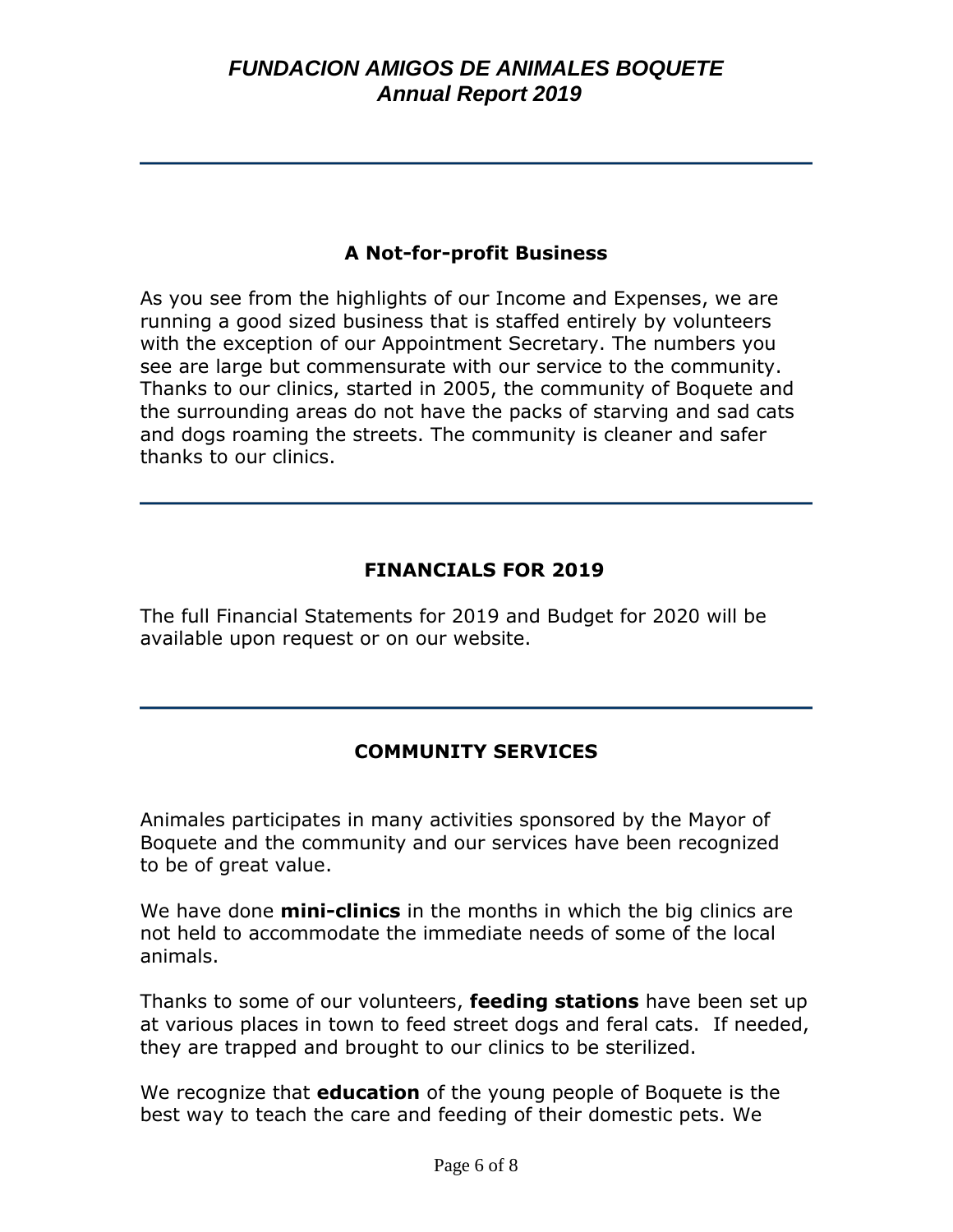believe that cultural change comes from the younger generations and we want to be on the forefront of teaching students how to care for and respect the lives of their companion animals.

We began a new initiative in earnest for the balance of the 2018 and beginning of the 2019 school years to devise new programs in Spanish for students in the local schools. Through 2019, we reached over 200 students at 7 schools in the 4, 5, and 6 grades.

We have worked at other communities **teaching** them how to set up and hold their own sterilization clinics.

### **Initiatives for 2020**

Devise a manual/handbook detaining the various jobs and tasks performed at the clinic for our reference as well as a possible teaching tool for new volunteers and other groups. Cross-train our volunteers so they can step in to other positions when needed.

Continue our Education programs in the school.

Continue and broaden our fund-raising efforts to include Panamanian corporations.

Increase our outreach to all the local communities.